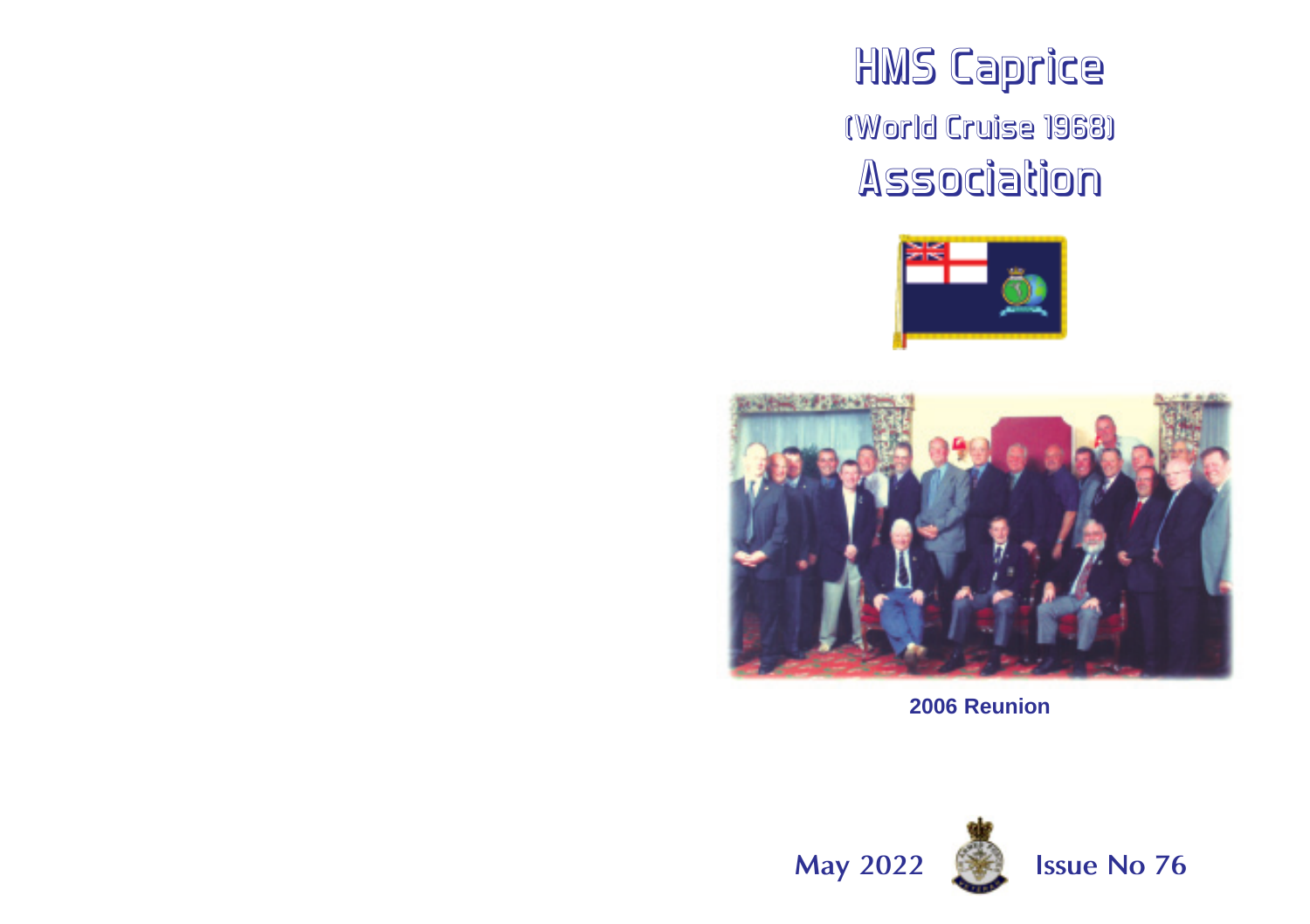**Future Main Reunions The cover shows a group photo from the 2006 reunion. We were all a bit younger then and some faces are no longer with us.**

**Apologies for the delay in issuing this newsletter.**

# **In this final issue**

| <b>Time for Change</b>              | A  |
|-------------------------------------|----|
| <b>Future Main Reunions</b>         | P  |
| <b>Tamworth Reunion 2022</b>        | U  |
|                                     | S. |
| <b>Newsletters</b>                  | Р  |
| <b>Association Funds &amp; Subs</b> | P. |
|                                     |    |

-------------

| <b>Association Services</b> |
|-----------------------------|
| <b>Platinum Jubilee</b>     |
| <b>Ukraine</b>              |
| <b>Some Thank yous</b>      |
| <b>Publications</b>         |
| <b>Past Reunions</b>        |

ь × Е ь н

# **Time for Change**

**Regretfully we have concluded that the Association cannot continue as it has done for the past 27 years. Things move on and it is best that we face up to reality.**

**TIME** TO MOVE ON

ITS

**Phil Evans founded the Association in 1995 with the primary aim of holding reunions and keeping its members in touch. Phil and Jackie Evans ran the Association for 10 years before handing over to Graham Latter and Harry Hobbs. After Harry sadly crossed the bar John Bishop took over as**

**membership Secretary managing members subscriptions.**

**As the Association grew not all members opted to attend reunions but most have kept in touch and paid their subs. We both feel it is the right time to adapt the way we operate.**

# **WE ARE NOT WINDING UP THE ASSOCIATION - far from it.**

**HMS Caprice 1968 Association Newsletter 76 Mar 2022 HMS Caprice 1968 Association Newsletter 76 Mar 2022**



**In a survey we did in 2020 29 members indicated they would try to attend reunions. However it has now become apparent that our traditional package style reunions are no longer viable as we cannot muster anything like that number.**

**Chester 2020 was of course cancelled due to COVID. However, the Chester 2021 reunion had to be cancelled simply due to lack of support. Just 8 members (and guests) signed up after Gordon Duffy had put in a lot of effort to organise it.**

**There are a number of factors that may explain this:**

**AGE & LOCATION - We are all getting older and many cannot travel long distances. Our members are spread over the UK. The Tamworth option is as central as you can get.**

**COST - £300-400 for two for a weekend is not cheap (and never has been) although they were good value. Not all members are on generous Navy or Public Service pensions.**

**COVID – It appears that some folk have become paranoid about mixing in groups. If Boris has achieved nothing else he has certainly terrified half the population!**

> **Gordon Duffy and Bob Mason are attempting to provide a hybrid alternative for future reunions. Details are on the following page.**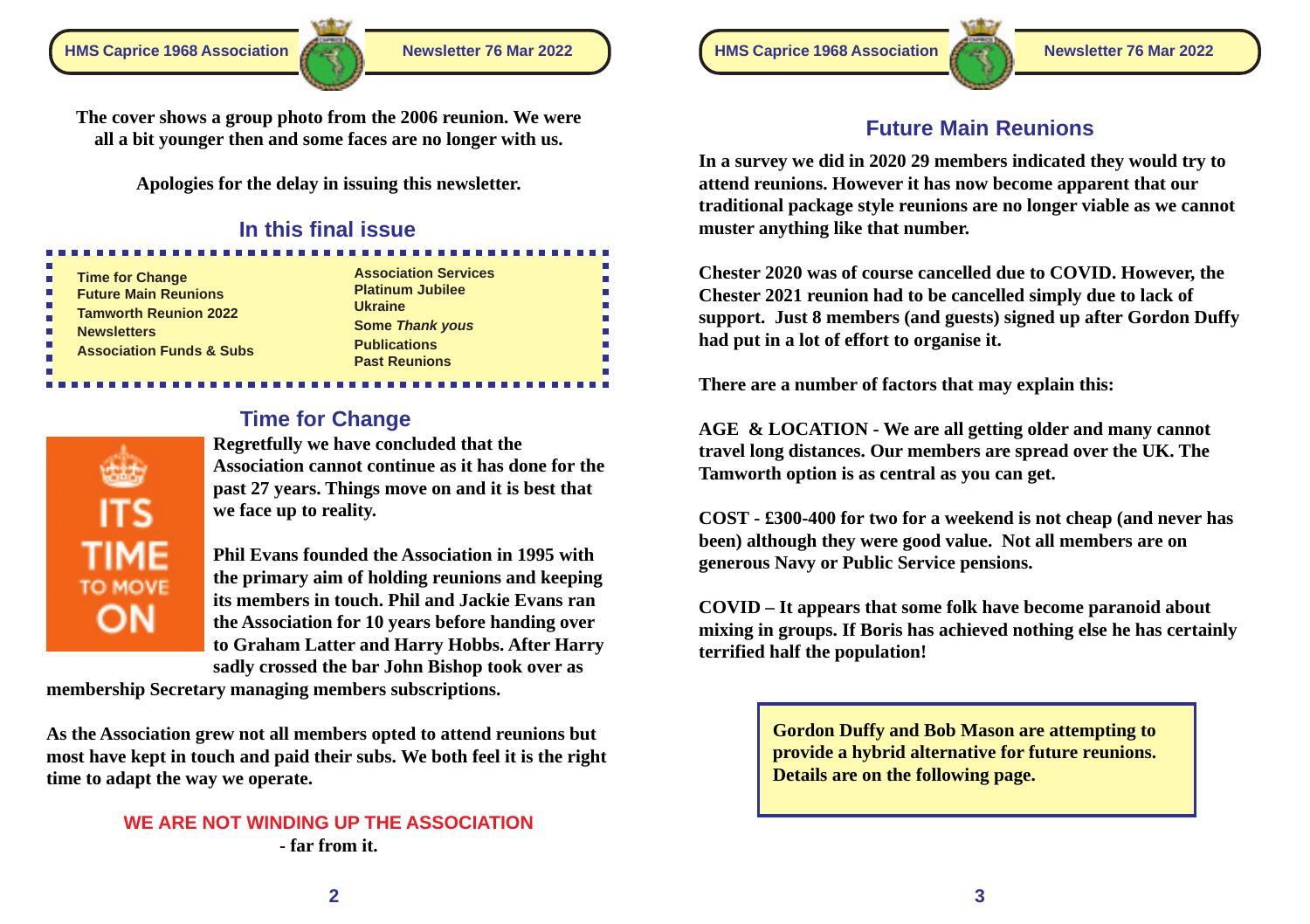**HMS Caprice 1968 Association Newsletter 76 Mar 2022 HMS Caprice 1968 Association Newsletter 76 Mar 2022**



# **Newsletters**

**This will be my final newsletter. Since the Association was formed 76 Newsletters have been published.**

**Phil & Jackie Evans compiled 38 and I have published 38 since working with the late Harry Hobbs and John Bishop.**

**Each one involves 20 – 25 hours of work to compile, print and distribute.**

**There is only so much that can be written about the cruise of 1968. With a few honourable exceptions we get no input from members and frankly I have had enough.**

**Each newsletter costs around £280 for print and postage costs.**

#### *Graham Latter*



### **2022 Reunion at Tamworth June 3rd and 4th**

**Meet at the Tamworth RNA club on the Friday evening at 1900 for an evening of games and general socialising along similar lines to previous Tamworth reunions, food will not be provided for this occasion.**

**On Saturday an evening meal has been organised at Christophers Restuarant which is adjacent to The Peel Hotel in Aldergate Tamworth, this is a very central location and a short walk from the RNA club. This has been arranged to be at 1730 for 1800 and will be a hot buffet.**

**Entertainment follows at the RNA club at 2030 and members will be required to make their own way to the venue, tables will need to be vacated at the Restuarant by 2000. The whole event has been organised for minimum formality and thus the dress code is smart casual. The cost of the meal is £19.25 per head including gratuity and also covers the entertainment at the RNA. There are places still available, late bookers may contact me on 01386 422325**

**Attendees will need to book their own accommodation.**

**The RNA club will be celebrating the Queens Jubilee on the Sunday morning, all will be welcome to join in.**

# *Gordon Duffy*

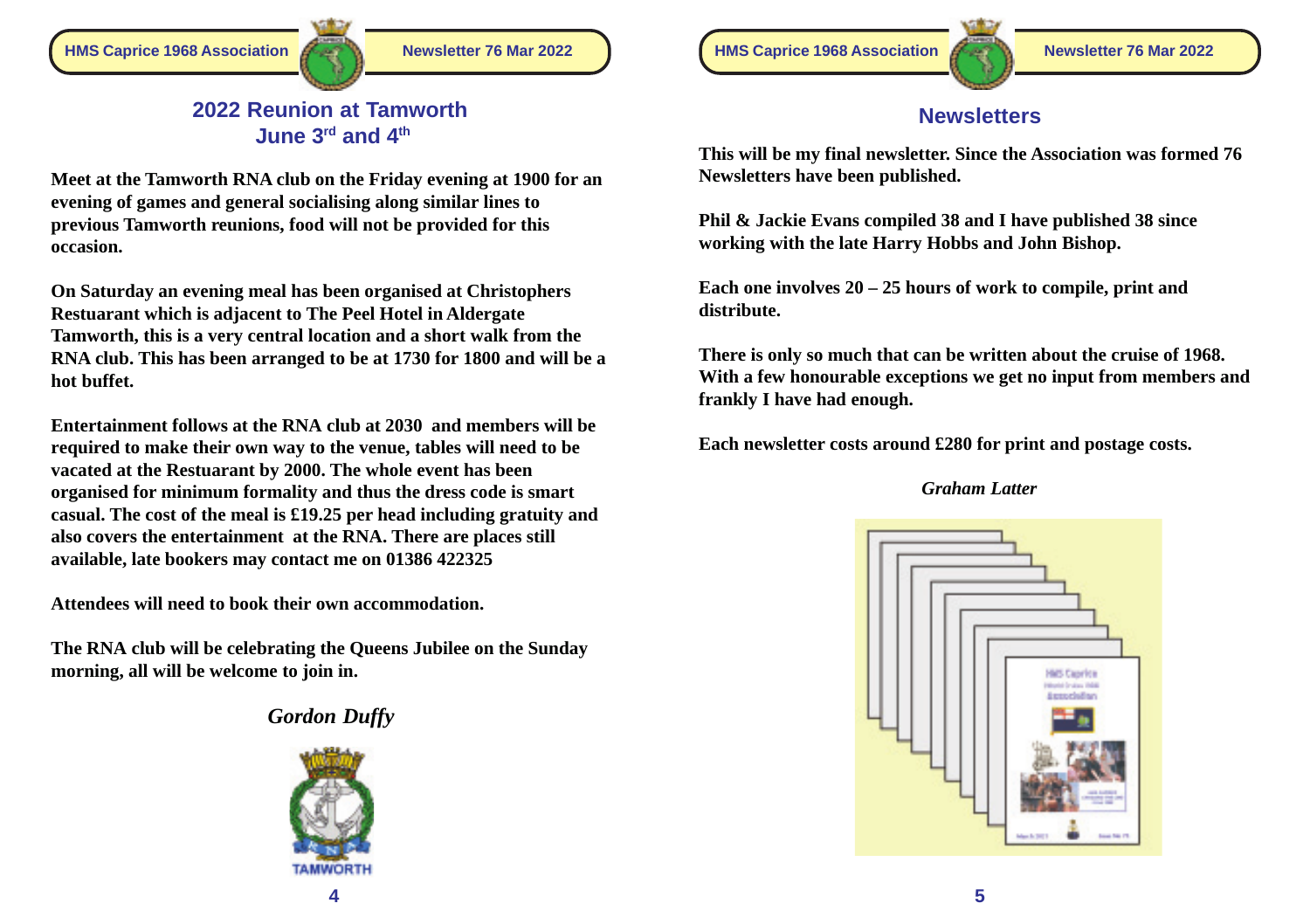

# **Association Funds & Subs**

**The bank balance will be approximately £1500 after paying for this newsletter.**

**Since the bulk of our expenditure has gone into Reunions and Newsletters we no longer require any further subs.**

**So you can now cancel your annual standing order WE CANNOT DO THIS FOR YOU**



**The bank balance will remain as a Trust Fund to be used for:**

**Website maintenance costs Welfare Issues e.g flowers for ladies suffering from illness. Naval tributes for Crossing the Bar RNA Tamworth donations**

**Any paid up member who wants a refund please contact us ASAP. Paid up members can claim an amount of approximately £20 (Total in fund divided by number of paid up members at that time).**





# **Association Services**

#### **Website - www.hmscaprice1968.org.uk**

**Our website is kept fully up to date and you can view newsletters online. It has had nearly 29000 hits to date and has attracted many new members. There is also a good picture archive of the Caprice from 1942 to 1979, and up to date Association & Reunion News.**



## **Database**

**We maintain a database of members contact details on the website members page although phone numbers are not shown. Contact us by e-mail if you are trying contact an oppo. Remember to let us know if you change any details.**



# **Crossing the Bar**





**Veterans who have served for 22 years or have a campaign medal, irrespective of rank, are entitled to the services of a Marine Bugler, free of charge, at their funeral. This is subject to operational commitments and availability. We can enquire on your behalf.**

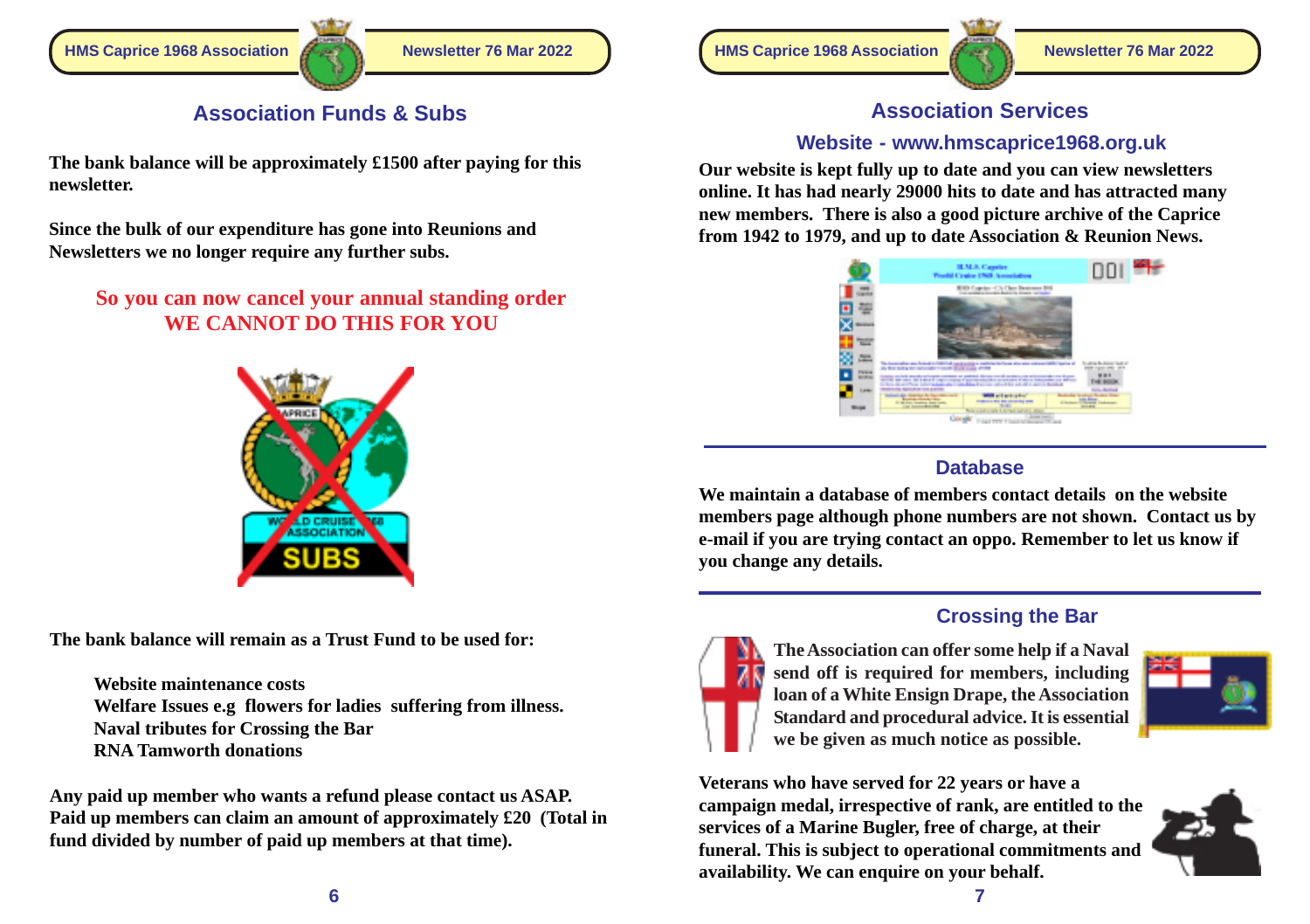# **H.M.The Queen's Platinum Jubilee**



**To have served for 70 years, with rarely putting a foot wrong is a remarkable achievement to those of us to who she was ultimately "The Boss".**

**It is a feature of Britain's (unwritten)**

**constitution that our armed forces swear allegiance to the Crown NOT any politician. If it came to the crunch between the Queen and a Prime Minister we can guess what side they would come down on! Unlike the USA where the Commander in Chief is an elected millionaire politician.**

# **UKRAINE**

**The civilised world has been horrified at Russia's brutally attempt to conquer Ukraine.**

**However it appears that the Russian military is not what it was cracked up to be as the pictures of wrecked tanks show.**



**Any army that rapes and kills is obviously ill disciplined – in the British forces that would be a court martial offence.**

**It also appears that they do not have a strong NCO structure – in the UK it's the Sergeants and Chiefs who run the show effectively.**



**It is to be hoped that the Western powers and NATO will have learned the lesson that years of cuts to our armed forces by all political parties have left them severely depleted.**

**HMS Caprice 1968 Association Newsletter 76 Mar 2022 HMS Caprice 1968 Association Newsletter 76 Mar 2022**





# **To Phil Evans**

**Who founded the Association in 1995 and to Phil & Jackie who piloted it for the first 10 years organising reunions and preparing and distributing newsletters. Only those who have done this know what a huge amount of time and effort goes into this.**

## **To the late Harry Hobbs**

**My late pal who gave me tremendous support when I took over and set up the accounts, which have kept us financially healthy ever since.**

## **To John Bishop**

**For his support and maintaining the paid up members list.**

# **To all Those members**

**Who have sent in articles and profiles Have loyally paid their subs by standing order Have come to reunions and given their support such as selling raffle tickets and setting up the venue.**

> **To Jean Latter for proof reading all our newsletters**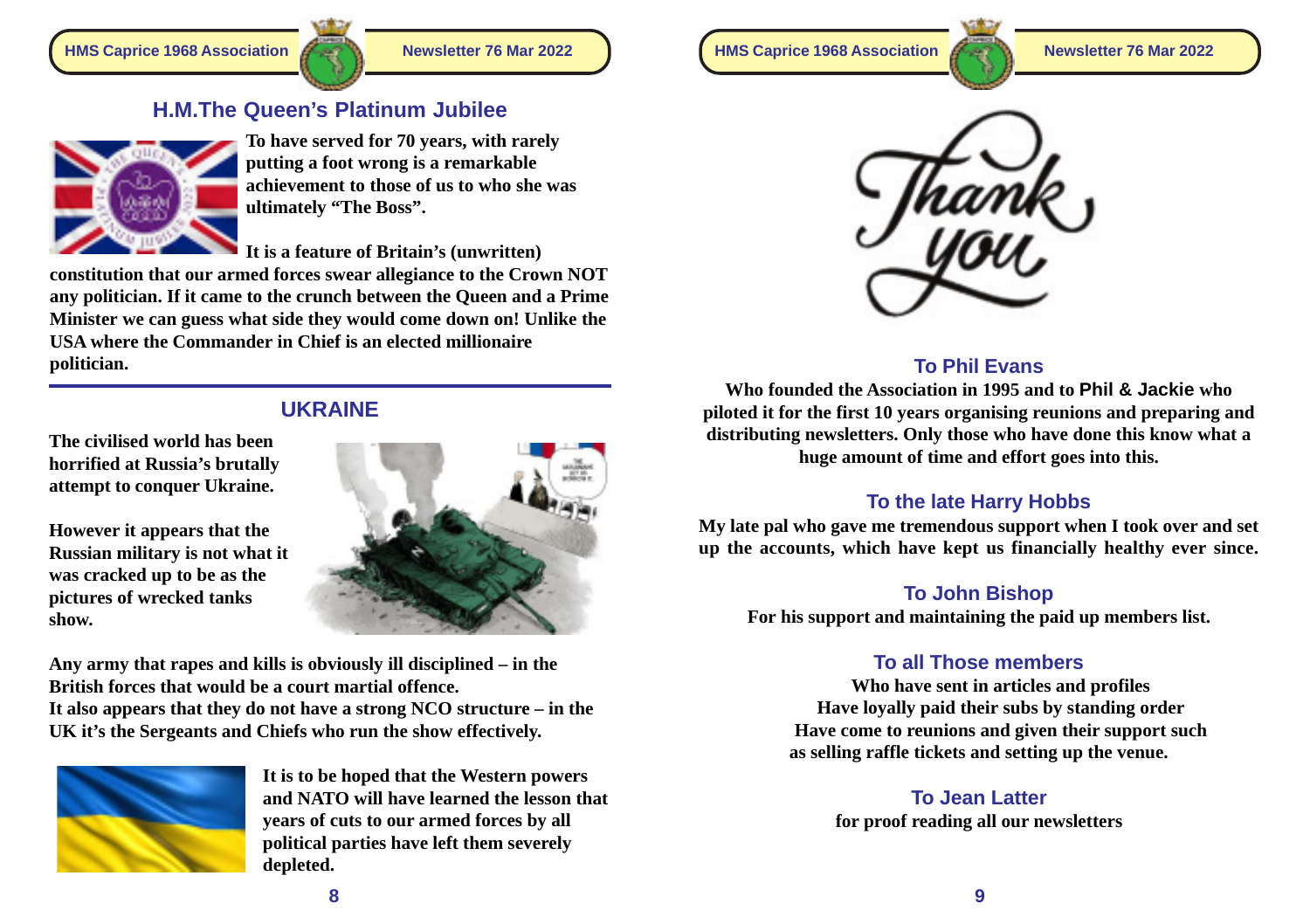

# **Publications**

# **Commission Book**



**Although many ships produced Commission Books to record their commissions for some reason ours never got round to it!**

**We have sufficient information and photos to produce a belated one but it would be a formidable task, so no promises as to when it might happen!**



**Work is underway on a book about the activities of the**



**black gang in destroyers entitled Watch Below. As well as explaining the Engine & Boiler Rooms it describes many of the night watch antics the department got up to!**

**If anyone has any recollections or other info you might like to be included contact Graham Latter.**

# **History Book**



**The third issue of the Caprice History Book has been updated and reprinted with over 100 pictures, many now in full colour.**

**Cost to Association members is £15 including P&P to UK (normal price £17).**

**Note that book payments are made to G. Latter NOT the Association**.

**HMS Caprice 1968 Association Newsletter 76 Mar 2022 HMS Caprice 1968 Association Newsletter 76 Mar 2022**



# **Past Reunions**

**Since the inaugural meeting in 1995 the Association has held a reunion in many locations**

**From 2014 we also introduced the Tamworth weekends at RNA Tamworth**



| 1996 | <b>Tamworth</b>    | 2008 | <b>Bristol</b>    |
|------|--------------------|------|-------------------|
| 1997 | <b>Tamworth</b>    | 2009 | Chatham           |
| 1998 | <b>Tamworth</b>    | 2010 | <b>Portland</b>   |
| 1999 | <b>Tamworth</b>    | 2011 | Lincoln           |
| 2000 | Chatham            | 2012 | <b>Portland</b>   |
| 2001 | <b>Southsea</b>    | 2013 | Lincoln           |
| 2002 | <b>Maidenhead</b>  | 2014 | <b>Edinburgh</b>  |
| 2003 | <b>Maidenhead</b>  | 2015 | <b>Portsmouth</b> |
| 2004 | <b>Bournemouth</b> | 2016 | <b>Dawlish</b>    |
| 2005 | <b>Bournemouth</b> | 2017 | Lincoln           |
| 2006 | <b>Bournemouth</b> | 2018 | <b>Portsmouth</b> |
| 2007 | York               | 2019 | <b>Bristol</b>    |
|      |                    |      |                   |